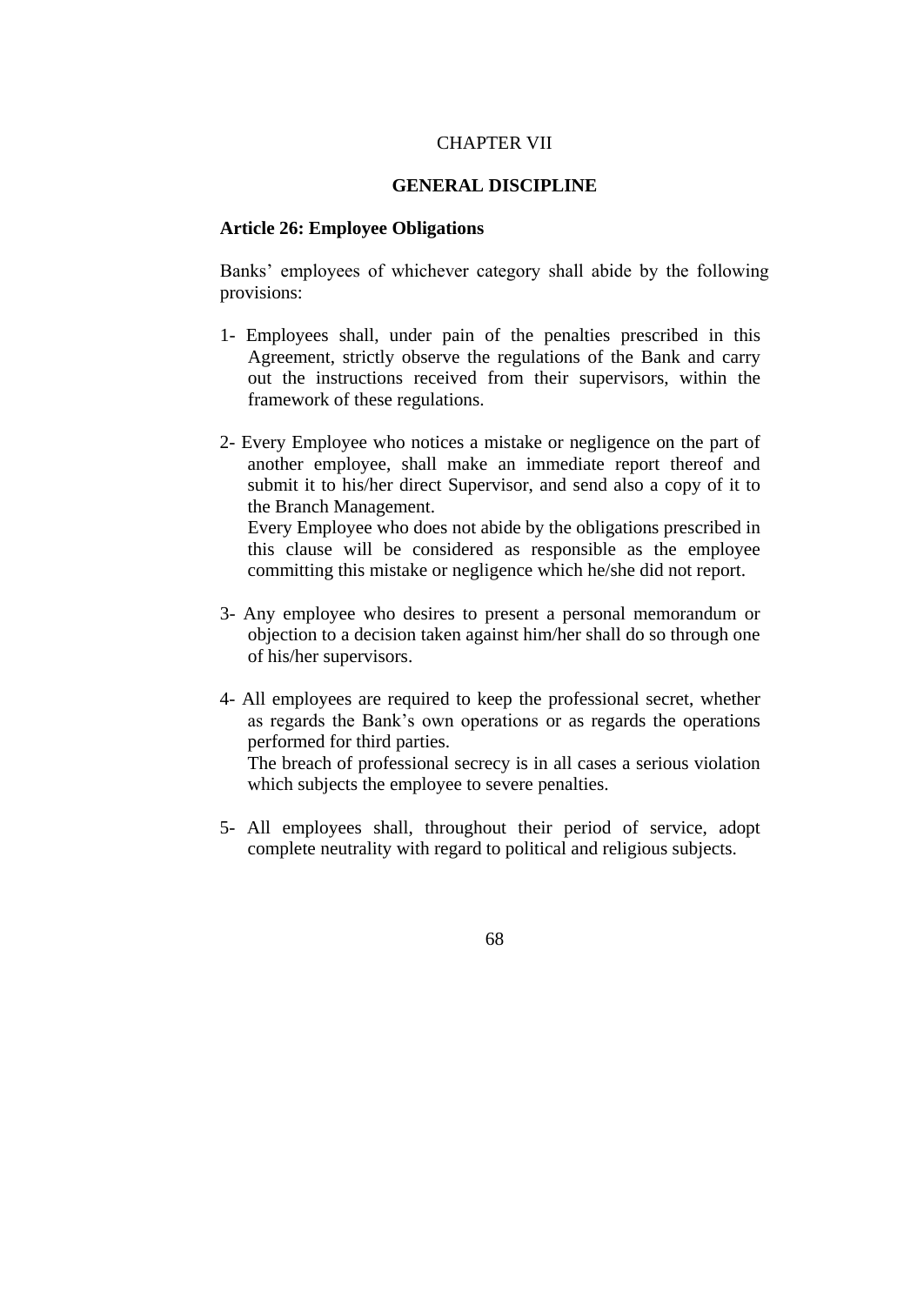They shall, in particular, refrain from making any comments on the acts and decisions of the Official Authorities.

- 6- All employees shall deal with bank clients with politeness and respect.
- 7- Every employee joining a party, an association, or any bloc whatsoever, except the Union and the Banking Athletics Society, does so in his/her personal capacity and outside his/her being an employee of the Bank.
- 8- Every employee is forbidden, save with a written permission of the Management, from exercising an employment or acquire benefits in a financial, commercial, industrial or agricultural establishment or otherwise.
	- "Benefits" within the meaning of the preceding paragraph, means every financial participation whatsoever: partnership (Société en nom collectif), limited partnership, (société en commandite simple), or a mere loan, as well as contributions in kind from companies. Joint-stock companies (Sociétés nonyms) form an exception, in which, according to his/her wish, an employee can be a shareholder, holder of founders' shares (Parts de fondateur) or debenture holder.
	- 9- An employee absent on grounds of "*force majeure*" shall notify the fact to his/her supervisor without delay and shall mention the reasons for his/her absence.

If he/she is absent on grounds of health, he/she shall produce a medical report given by a physician acceptable to the Bank.

10- Even on holidays, an employee who holds the office of head of a branch or an employee who has in his/her possession the key of a box containing sums of money or valuable documents, may not be away from the locality in which the branch is located without notifying the Management of the fact.

69